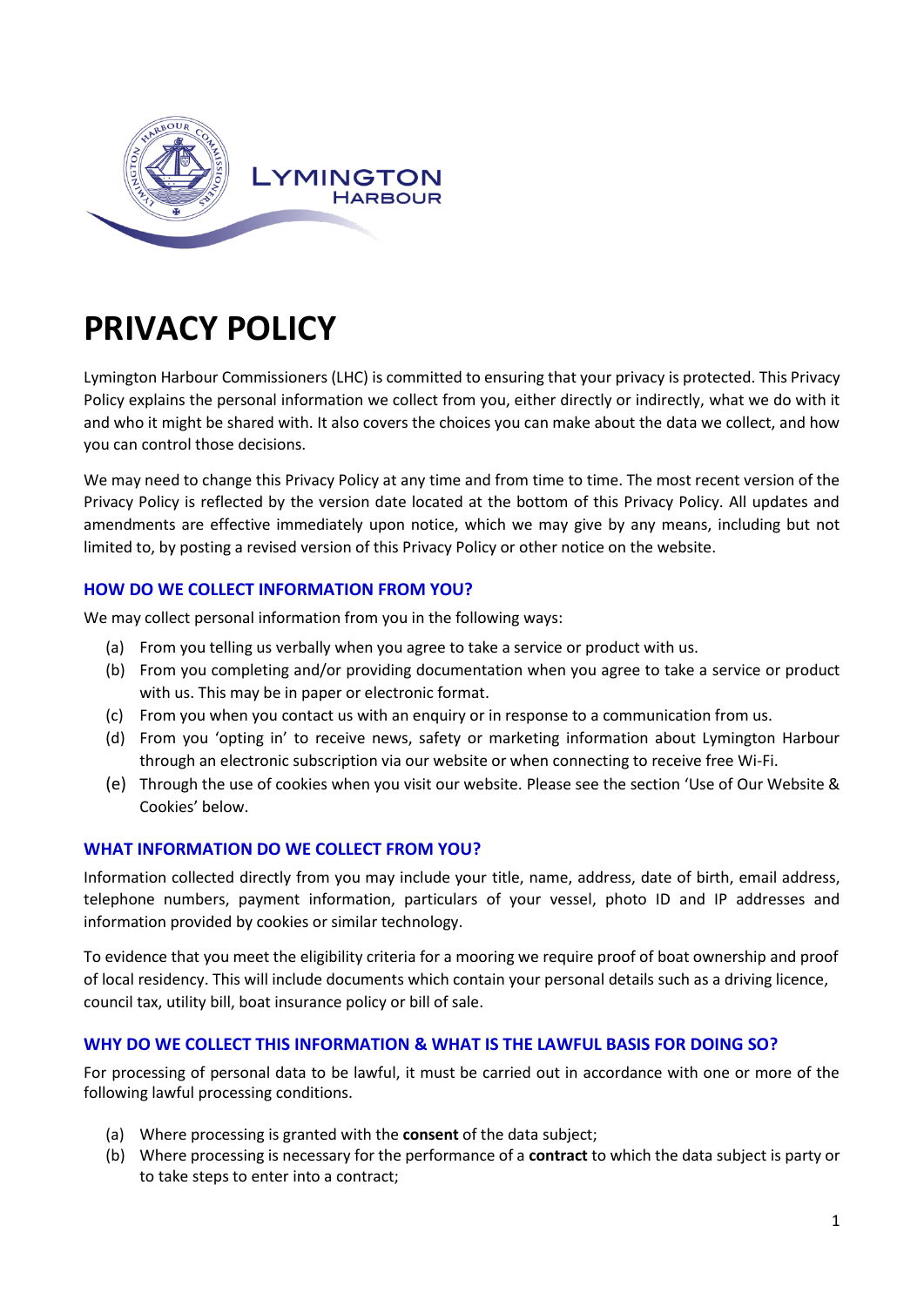- (c) Where processing is necessary for compliance with a **legal obligation** to which the controller is subject;
- (d) Where processing is necessary in order to protect the **vital interests** of the data subject or another person;
- (e) Where processing is necessary for the performance of a task carried out in the **public interest** or in the exercise of official authority vested in the controller;
- (f) Where processing is necessary for the purposes of the **legitimate interests** pursued by the controller or a third party, except where such interests are overridden by the interests, rights or freedoms of the data subject.

Please note that LHC do not require your consent where we are relying on other lawful bases for processing your data; for example where processing is necessary for a contract or for the purposes of Lymington Harbour Commissioners or a third party's legitimate interests. Examples where we will rely on other lawful bases apart from consent include:-

- (a) Where you agree to enter into a contract or take a product or service from us such as an annual or temporary mooring licence; a visitor mooring; use of the slipway to launch or recover a boat, use of our scrubbing grid, long term licences or leases of buildings or property, and miscellaneous services.
- (b) Any authorised activity in our capacity as Statutory Harbour Authority for Lymington River such as the investigation and recording of incidents or accidents, and prosecution of offences committed under harbour legislation.

Examples where we (or a third party vendor) will rely on your consent as the lawful basis for processing your data include:-

- (a) where we offer electronic updates (by email or text) related to harbour news, local notices to mariners or marketing information. You will only receive this information if you have opted to receive through our website, when logging in to receive Wi-Fi provided by LHC, or when paying for a product or service we provide. You can update your preferences or withdraw your consent to receive this information at any time by selecting the 'change preferences' or 'unsubscribe' link published at the bottom of all email correspondence of this type. Alternatively, you can email the Data Controller at [privacy@lymingtonharbour.co.uk](mailto:privacy@lymingtonharbour.co.uk) to change your preferences and we will remove your details from the relevant record.
- (b) where we use reputable online companies like Google, Mailchimp Ltd, or Survey Monkey to assist us to record your participation in events, service emails, or to undertake customer satisfaction surveys. In this case we will invite you to participate. If you choose to take part, you provide information to them which we can access.

## **WHO MIGHT WE SHARE YOUR INFORMATION WITH?**

We do not sell or pass your personal information to any external party other than those we inform you about in advance. We will only share your personal data as necessary for one of the lawful purposes for processing data set out above.

We may share information with the following types of third parties:-

- (a) **Third Party Vendors**. We use a variety of third party vendors to carry out services like:-
	- the provision of harbour management systems to record and manage harbour activities including the management of products and services we provide. This includes processing of payments for products and services we provide including online purchases and recording of incidents and accidents occurring in the harbour and the purchase and use of electricity.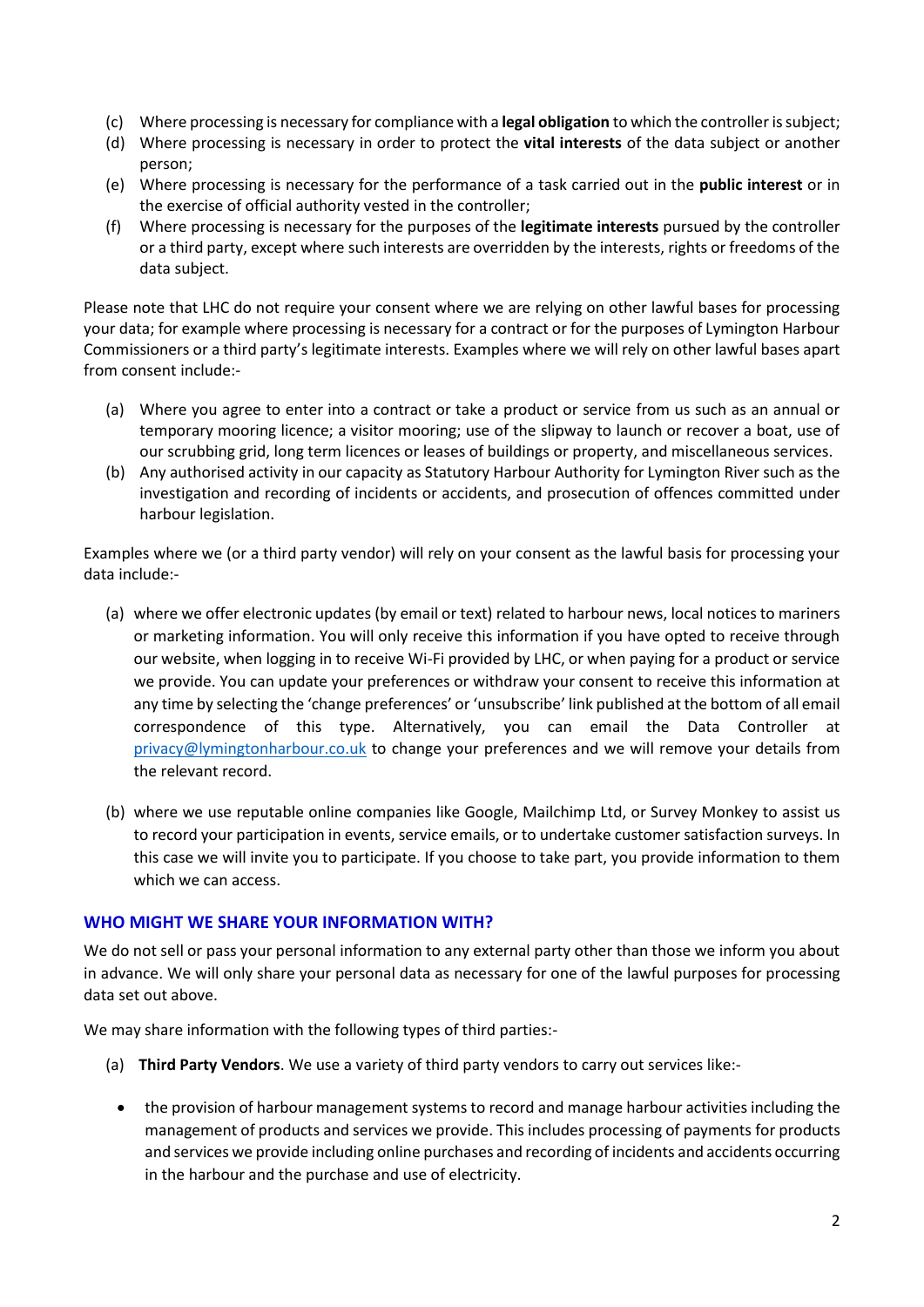- Credit and debit card processing.
- Standing order or BAC's processing.
- Email communications.
- offsite back up of information at secure data centres in the UK or European Union.
- we use reputable online survey organisations like Google (Google Forms), or Survey Monkey to record your participation in events or to undertake customer satisfaction surveys. In this case we will invite you to participate. If you choose to take part you provide information directly to them which we can access. Google (Google Forms) and Survey Monkey publish their own terms and conditions related to privacy and your use of their services.
- we use Mail Chimp to service emails which we use to provide news, safety or marketing information about Lymington Harbour by email. You will only receive this information if you have opted to receive through our website, when logging in to receive Wi-Fi provided by LHC, or when paying for a product or service we provide. When signing up to receive this information you must also accept the Mail Chimp terms of service and privacy policy. You can change your preferences or unsubscribe at any time using the links at the bottom of each email of this type.

We may sometimes use third party data processors that are located outside of the European Economic Area ("the EEA") The EEA consists of all European Union (EU) member states, plus Norway, Iceland, and Liechtenstein. Where we transfer any personal data outside the EEA, we will only use companies that have adopted international data-transfer mechanisms that are either certified under the EU – United States Privacy Shield framework or EU approved Model Contract Clauses. These are legal mechanisms approved by the EU to enable the transfer of personal data where certified organisations guarantee to provide a level of protection in line with EU data protection law.

The up to date list of third-party agents used by LHC may be requested from the Data Controller at [privacy@lymingtonharbour.co.uk.](mailto:privacy@lymingtonharbour.co.uk)

- (b) Parties with whom it might be necessary for the following reasons:-
	- when we reasonably believe it to be required by law or in connection with legal proceedings;
	- to prevent harm to LHC or its employees;
	- for the prevention and detection of crime or the apprehension or prosecution of offenders;
	- to protect the rights and property of LHC.

## **WHAT DO WE DO WITH YOUR INFORMATION?**

Information you provide or we hold about you may be used by us or our agents (or both) to:-

- identify you when you contact us;
- internal record keeping;
- identify if you meet our eligibility criteria (where applicable) for taking products or services we provide;
- to administer and contact you about accounts and records related to your application to take products or services we have provided before, or provide now or in the future;
- help to prevent and detect fraud or loss:
- contact you by email about news, safety or marketing information about Lymington Harbour. We will only contact you in this way if you have previously indicated your consent.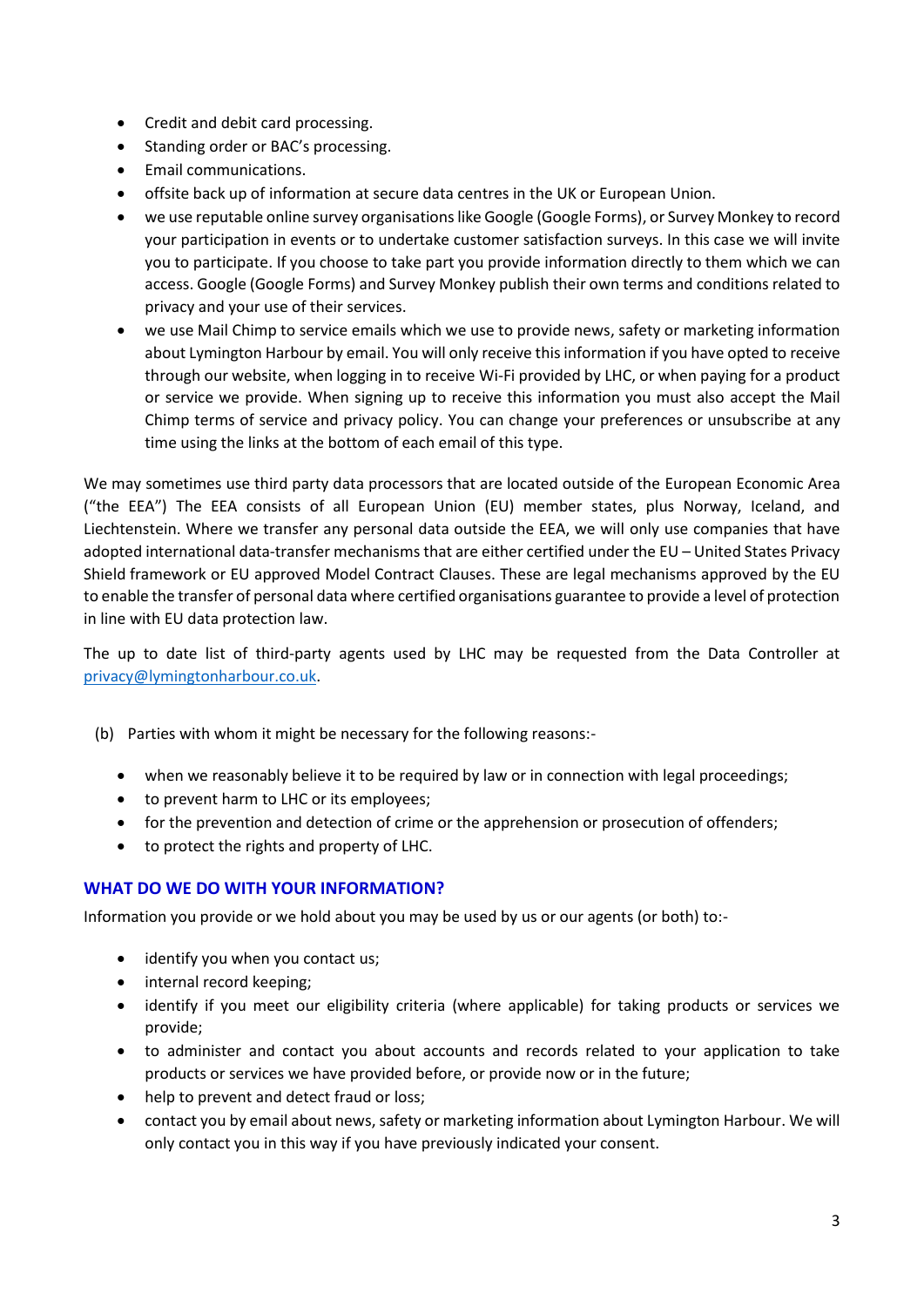- to contact you about an incident or accident in the harbour that you were directly involved in or have witnessed.
- Where you give us information on behalf of someone else (for example if a boat is in shared ownership), you confirm that you have provided them with the information set out in this privacy notice, and that they agree to the uses of their personal information described in it.
- provide a better website service tailored to your use. Please see the section 'Use of Our Website and Cookies' below.

## **USE OF OUR OFFICIAL WEBSITE & COOKIES**

#### Cookies

When you use our website, we may use 'cookies' to monitor how people use our site. This helps us to understand how our customers and potential customers use our website so we can develop and improve the design, layout and function of the sites.

A cookie is a piece of information that is stored on your computer's hard drive, which records how you have used a website. This means that when you go back to that website, it can give you tailored options based on the information it has stored about your last visit.

If you do not want us to use cookies in your browser, you can set your browser to reject cookies or tell you when a website tries to put a cookie on your computer. However, you may not be able to use some of the products or services on our website without cookies.

#### Links to other websites

Our website may contain links to other websites of interest. However, once you have used these links to leave our site, please remember that we are not responsible for the privacy practices of those other sites. Therefore, we cannot be responsible for the protection and privacy of any information you provide while visiting these other sites.

#### **HOW LONG DO WE HOLD INFORMATION FOR?**

LHC holds personal data for as long as is necessary to provide products or services, complete transactions that you have taken or requested, and for other essential purposes such as complying with our legal obligations, and resolving disputes and enforcing our agreements. Because these needs can vary for different data types in the context of different products or services, actual retention periods can vary significantly.

#### **IS MY PERSONAL INFORMATION SECURE?**

LHC is committed to protecting the security of your personal data. While no service is completely secure, LHC takes precautionary measures to prevent the loss, theft, misuse and unauthorised access, disclosure, alteration and destruction of your personal information.

For example, to protect your data we use a variety of IT industry approved security technologies and procedures including using computer systems and servers that are in controlled facilities which can only be accessed by authorised persons using the correct authentication credentials.

When transmitting over the internet, we use strong levels of encryption.

If you have any questions about the security of your personal information, you can contact us at [privacy@lymingtonharbour.co.uk](mailto:privacy@lymingtonharbour.co.uk)